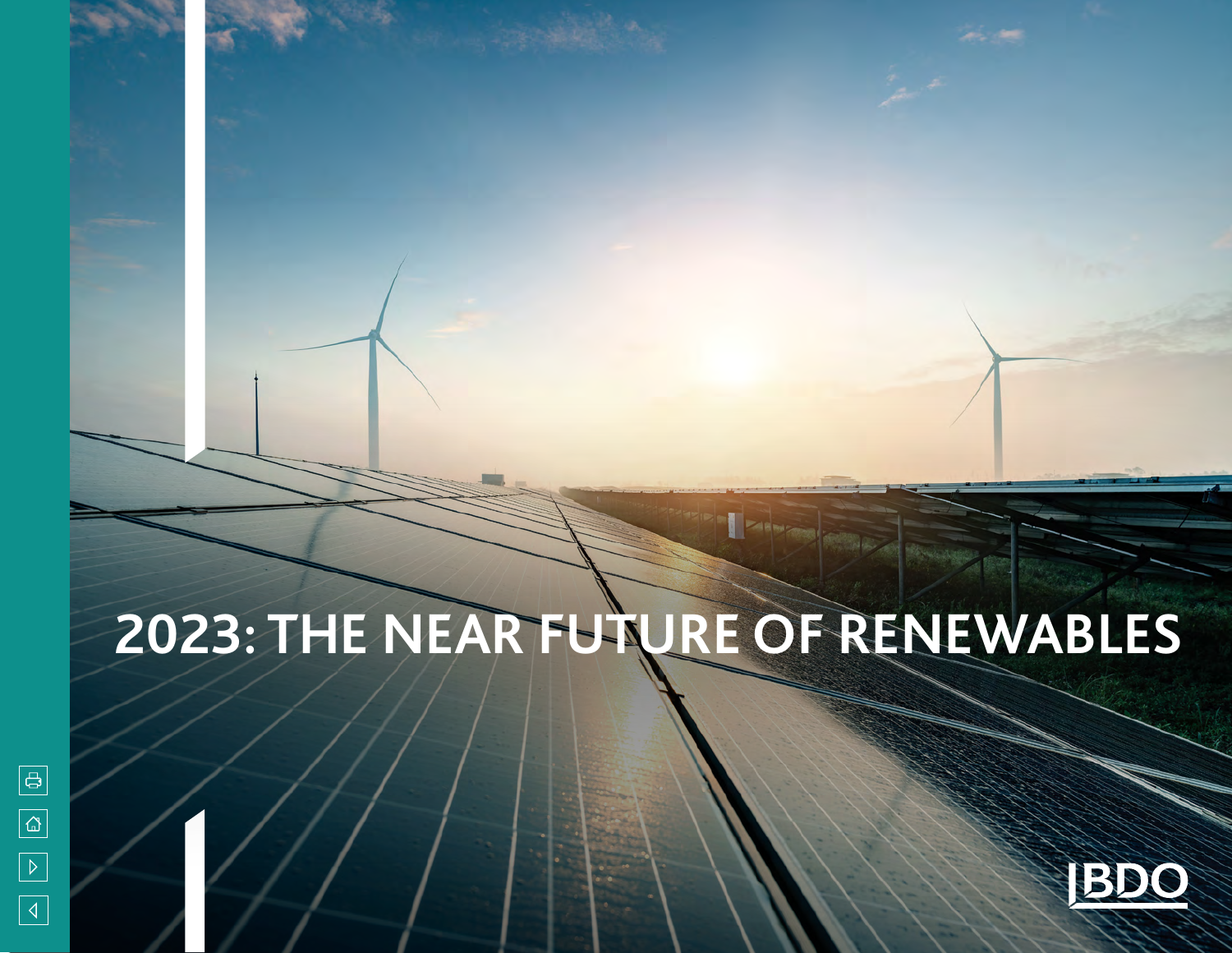## INTRODUCTION



#### SHERIF ANDRAWES

*Global Head of Natural Resources & National Natural Resources Leader, Australia*



MARC REINECKE *Leader, Global Renewables & Audit Partner, UK* 

#### The future of energy is looking greener.

By 2024, almost 33 percent of the world's electricity is forecast to come from renewables, with solar photovoltaic (PV) accounting for almost 60 percent (or at least 697 gigawatts) of expected growth, according to **Renewables 2019**, a report from the **[International](https://www.iea.org/renewables2019/?utm_campaign=IEA%20newsletters&utm_source=SendGrid&utm_medium=Email)  [Energy Agency](https://www.iea.org/renewables2019/?utm_campaign=IEA%20newsletters&utm_source=SendGrid&utm_medium=Email)** published in November 2019. Onshore wind (309 GW), hydropower (121 GW), offshore wind (43 GW) and bioenergy follow (41 GW).

Drastically lower production costs, growing concern around climate change, evolving global energy policies and **[increased pressure](https://www.forbes.com/sites/tinethygesen/2019/11/08/everyone-is-talking-about-esgwhat-is-it-and-why-should-it-matter-to-you/#6acd69e32e98)** from investors on companies to adopt environmental social governance (ESG) polices are pushing renewables into the mainstream.

This year alone, **[more than 12 large](https://www.wsj.com/articles/coal-bankruptcies-pile-up-as-utilities-embrace-gas-renewables-11570971602)** U.S. coal companies had filed for bankruptcy as of October 2019, in a signal of the shifting landscape. **[In Australia](https://www.theguardian.com/environment/2019/nov/07/renewables-meet-50-of-electricity-demand-on-australias-power-grid-for-first-time)**, the National Electricity Market showed that on Nov. 6, renewables reached a milestone—powering 50 percent of the country's main electricity grid. Rooftop solar provided nearly 24 percent, followed by wind (about 16 percent), large-scale solar (about 9 percent) and hydro (about 2 percent).

In Germany, a Norwegian company is running one of Europe's largest power generation facilities—and doing it virtually, in an innovative example of how the sector could overcome challenges that arise when there's little wind or sun to generate power. The plant, which according to *[CNN Business](https://www.cnn.com/2019/11/07/business/statkraft-virtual-power-plant/index.html)* could power 5 million homes, uses a cloud-based artificial intelligence program to link more than 1,500 wind, solar and hydropower plants across the continent with electricity generation and storage facilities like batteries.

Renewables used to just be the more sustainable—if more expensive option. By 2023, they will actually make good business sense.

In *2023: The Near Future of Renewables*, we present our predictions for how the sector will reimagine itself by capitalising on this scalable green wave, based on research and collective input from BDO's Natural Resources leaders around the world. In addition, we highlight a top prediction from each of the practice leaders in nine countries: Australia, Canada, France, Malaysia, New Zealand, Portugal, South Africa, the United Kingdom and the United States.

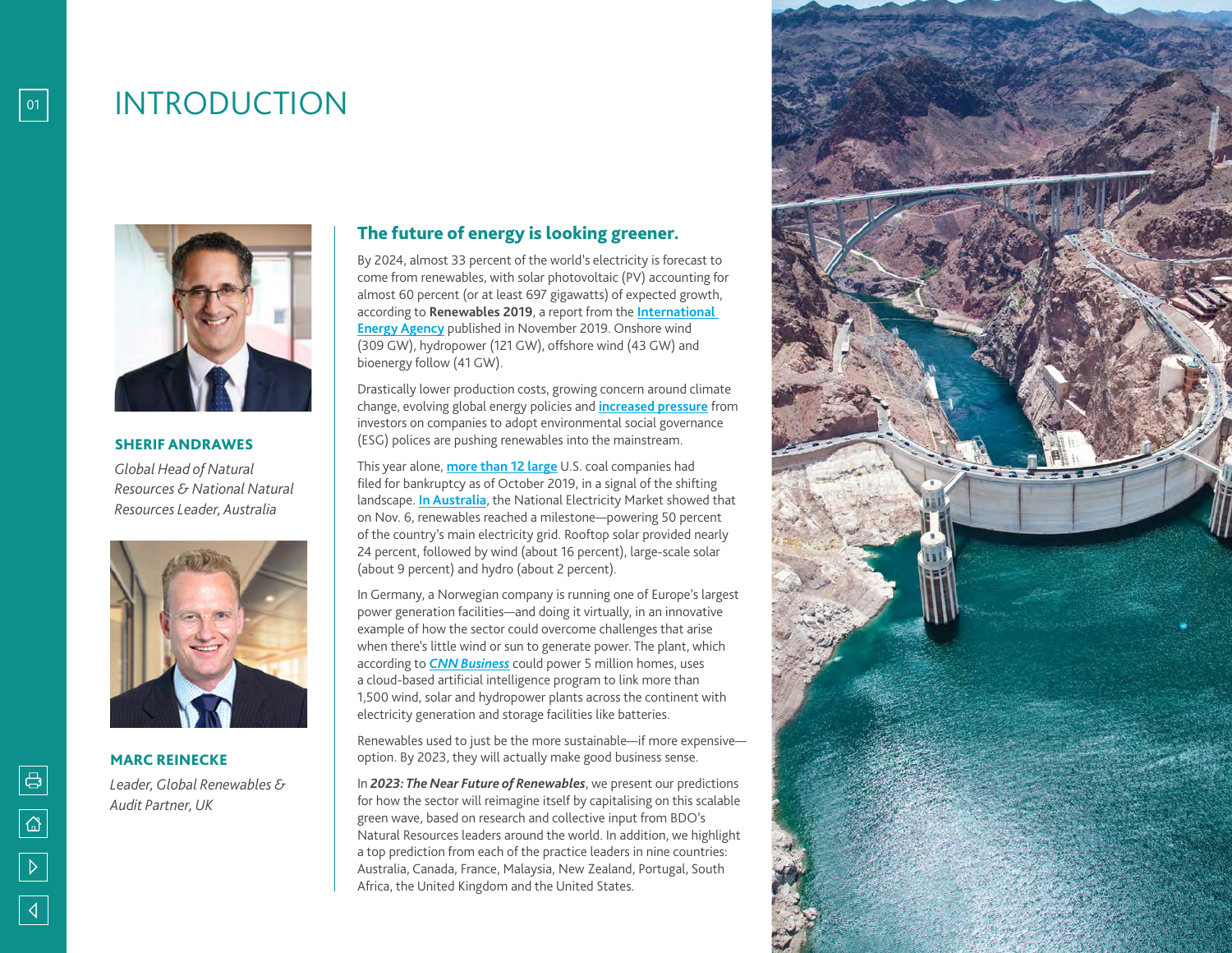# **TOP PREDICTIONS**

## FOR THE GLOBAL RENEWABLES MARKET BY 2023











## The future of solar is **bright**

Although slowed slightly by geopolitical tension and trade uncertainty, solar capacity will continue to grow over the next several years—**[surpassing](https://www.solarpowereurope.org/wp-content/uploads/2019/05/SolarPower-Europe-Global-Market-Outlook-2019-2023.pdf)  [a terawatt](https://www.solarpowereurope.org/wp-content/uploads/2019/05/SolarPower-Europe-Global-Market-Outlook-2019-2023.pdf)** of global solar power generation by 2023.

## Storage takes centre stage

Storage will take its rightful place as a key grid asset by 2023, helping to increase the reliability and resilience of increasingly decentralised power systems. The adoption of diverse energy storage solutions, including longduration batteries for utility-scale renewable integration, will grow by at least **[30 percent](https://www.eesi.org/papers/view/energy-storage-2019)  [year-over-year](https://www.eesi.org/papers/view/energy-storage-2019)** leading up to 2023.

## No headwinds for **wind power**

**[Wind power](https://www.forbes.com/sites/arielcohen/2019/03/26/as-global-energy-demands-grows-so-does-appetite-for-offshore-wind/#176d871e65e7)** will continue to grow, with increased storage capabilities developed specifically for on and offshore wind, helping to improve the economics and productivity of such projects. Half of the 2023 global investments in wind will go towards offshore technology and projects.

## The **energy** convergence continues

Natural resources companies, from mining to oil and gas, will continue to **[invest in clean](https://www.forbes.com/sites/kensilverstein/2019/04/07/big-oil-is-feeling-the-heat-and-dipping-into-green-energy/#299283e362e7)** 

#### **[or renewable energy](https://www.forbes.com/sites/kensilverstein/2019/04/07/big-oil-is-feeling-the-heat-and-dipping-into-green-energy/#299283e362e7)**

technology, including carbon capture, utilisation and sequestration—both to diversify their portfolios and reduce their corporate carbon footprints. By 2023, 20 oil and gas majors will have joined the Oil and Gas Climate Initiative, up from 13.

## Cleantech investments soar

Following a cycle of disappointing returns, private equity and venture capital will return to the **[cleantech space](https://www.greentechmedia.com/articles/read/global-renewable-energy-investment#gs.yih42p)** in full force. Whether called cleantech or climate-tech, the regulatory, economic and scientific impetus for these technologies will see \$600 billion dollars in global private investment by 2023.

 $|02|$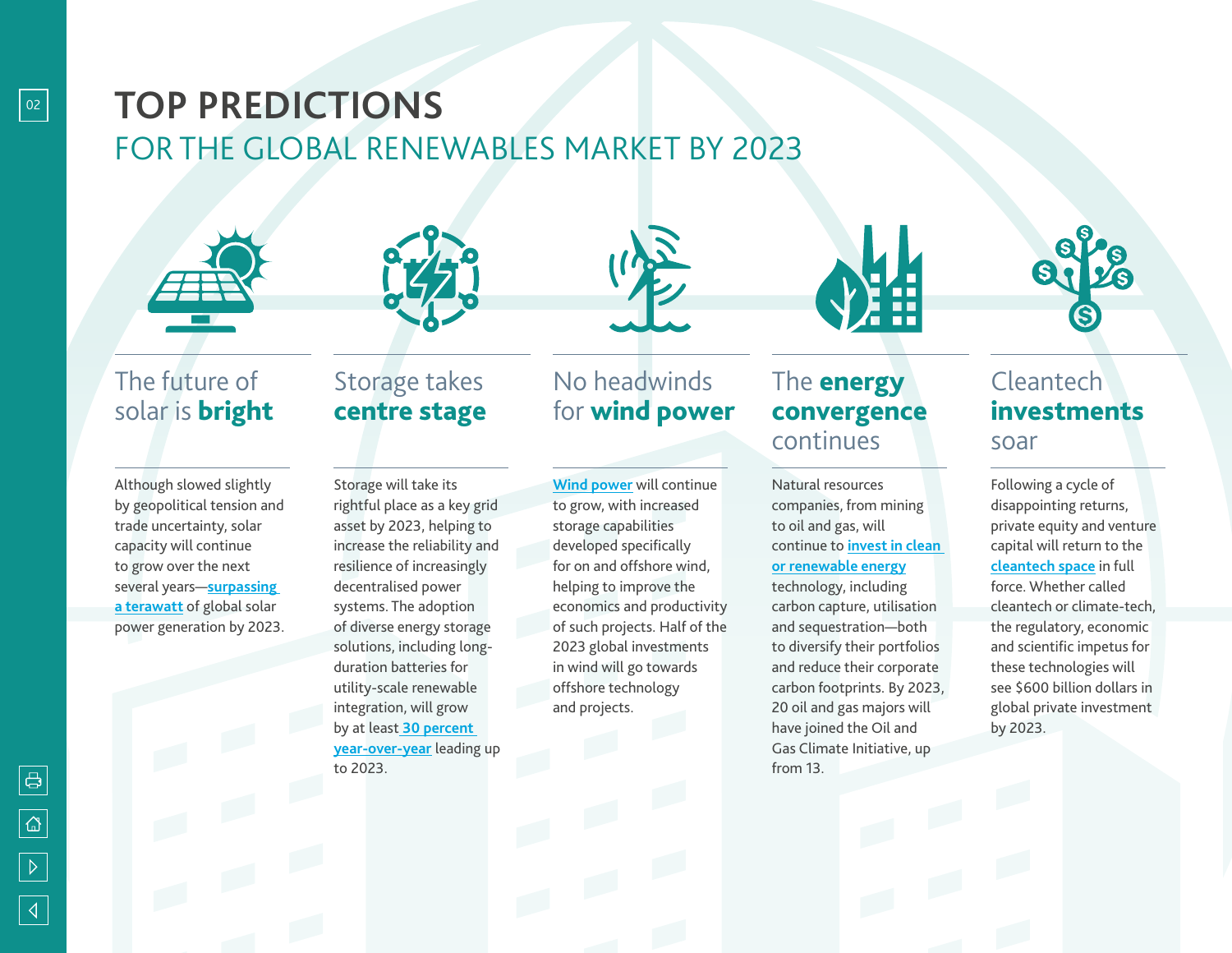# **COUNTRY SPOTLIGHTS**  TOP PREDICTIONS

### CANADA —————

#### **Renewable Electricity:** Riding the momentum of the **[Pan-Canadian](https://nam05.safelinks.protection.outlook.com/?url=https%3A%2F%2Fwww.canada.ca%2Fen%2Fservices%2Fenvironment%2Fweather%2Fclimatechange%2Fclimate-action%2Fpowering-future-clean-energy.html&data=02%7C01%7CMDBloom%40bdo.com%7C6c42bb8c2e744a77fbed08d794a90f8d%7C6e57fc1a413e405091da7d2dc8543e3c%7C0%7C0%7C637141326162295301&sdata=z68Ce%2BcJ7XM6hse0CHkd3qBG0a6yRg%2FSgfvj6BlxDH0%3D&reserved=0)  [Framework](https://nam05.safelinks.protection.outlook.com/?url=https%3A%2F%2Fwww.canada.ca%2Fen%2Fservices%2Fenvironment%2Fweather%2Fclimatechange%2Fclimate-action%2Fpowering-future-clean-energy.html&data=02%7C01%7CMDBloom%40bdo.com%7C6c42bb8c2e744a77fbed08d794a90f8d%7C6e57fc1a413e405091da7d2dc8543e3c%7C0%7C0%7C637141326162295301&sdata=z68Ce%2BcJ7XM6hse0CHkd3qBG0a6yRg%2FSgfvj6BlxDH0%3D&reserved=0)**, by 2023, 85% of

Canada's electricity will be produced by non-emitting sources—giving most Canadians the ability to power their lives with the clean energy of their choice. The Framework aims to support a transition to a clean electricity future by increasing the amount of electricity generated by renewable and non-emitting sources, connecting clean power with places that need it, modernizing electricity systems, and reducing northern and remote communities' reliance on diesel. Its goal is to have 90% of the country's electricity coming from nonemitting sources by 2030.

#### UNITED STATES

**All Natural:** Natural gas will become the **[biggest](https://www.eia.gov/outlooks/aeo/pdf/aeo2019.pdf)  [source of electricity](https://www.eia.gov/outlooks/aeo/pdf/aeo2019.pdf)** on the US grid, allowing renewables (solar, wind, hydropower, geothermal and biomass) to rise along with it, regularly outproducing coal in U.S. electric power generation by 2023.

## SOUTH AFRICA  $-$

**Keeping the Lights On:** With intermittent power outages the norm and the country's power crisis growing on the heels of a **[struggles at Eskom](https://www.washingtonpost.com/business/energy/why-eskoms-power-crisis-is-south-africas-top-risk/2019/05/29/70697bcc-81e4-11e9-b585-e36b16a531aa_story.html)**, the country's main electricity supplier, the Department of Energy will accelerate its alternative energy program. The department will do it by encouraging private investment into solar plants for consumption by Eskom. As a result, coal will be responsible for 60% of the national power sector's electricity generation, down from **[more than 85%](https://www.climateinvestmentfunds.org/country/south-africa)** today.

## PORTUGAL

**Biomass Blueprint:** Portugal's 15-year biomass energy installations scheme, boosted by a recent **[€320 million](https://sdg.iisd.org/news/investment-in-renewable-energy-is-clean-but-in-transmission-and-distribution-technologies-not-necessarily/)** received from the European Commission, will serve as the new blueprint for how Europe produces biomass energy as a way to reduce dependence on coal and mitigate natural disaster risk.

## UNITED KINGDOM

**Diversified Backers:** Consolidation between the large listed and private funds will quicken in the specialist asset ownership market. However, ownership of renewable assets will remain largely diverse because of the emergence of new entrants—like pension funds investing directly into renewable assets—and increased investment in asset ownership by utilities and conventional fossil fuel producers.

### FRANCE

**Above Expectations:** As production costs continue to decline, and the country's offshore wind projects continue to attract interest from investors abroad, France will exceed its **[current forecast](https://www.reuters.com/article/us-france-politics-renewables-windpower/france-to-double-pace-of-offshore-wind-projects-as-costs-fall-pm-idUSKCN1TD28H)** of producing 2.4 GW of offshore wind capacity by 2023 and reach at least 5 GW by then.

#### MALAYSIA

**Maximising Solar Potential:** On the heels of the country's expanding manufacturing capacity for renewables and declining production costs, Malaysia will begin maximising its strategic

location for solar generation **[ahead](https://theaseanpost.com/article/malaysias-solar-sector-rise)  [of schedule](https://theaseanpost.com/article/malaysias-solar-sector-rise)**: The country will increase its energy generation from renewable sources from 2% in 2018 to 25% by 2023.

## AUSTRALIA

**(Stifled) Growth:** Though they will continue to grow especially as older coal plants are **[retired](https://www.theguardian.com/australia-news/2018/jul/17/renewables-will-replace-ageing-coal-plants-at-lowest-cost-aemo-says)**—renewables are unlikely to replace the country's baseload by 2023. This is in large part due to a low appetite for accelerated growth, as set by the current government.

## NFW 7FAI AND  $-$

**Pushing to 2050:** Amid the country's **[strategy](https://www.mbie.govt.nz/assets/868e03d347/transitioning-to-more-affordable-and-renewable-energy-the-energy-markets-work-programme.pdf)** to transition to being carbon neutral by 2050 and to create "a productive, sustainable and inclusive economy," mining companies will up their investment in renewables. As a result, geothermal energy will provide **[more than a quarter](https://www.eeca.govt.nz/energy-use-in-new-zealand/renewable-energy-resources/geothermal/)** of the country's total primary energy supply.